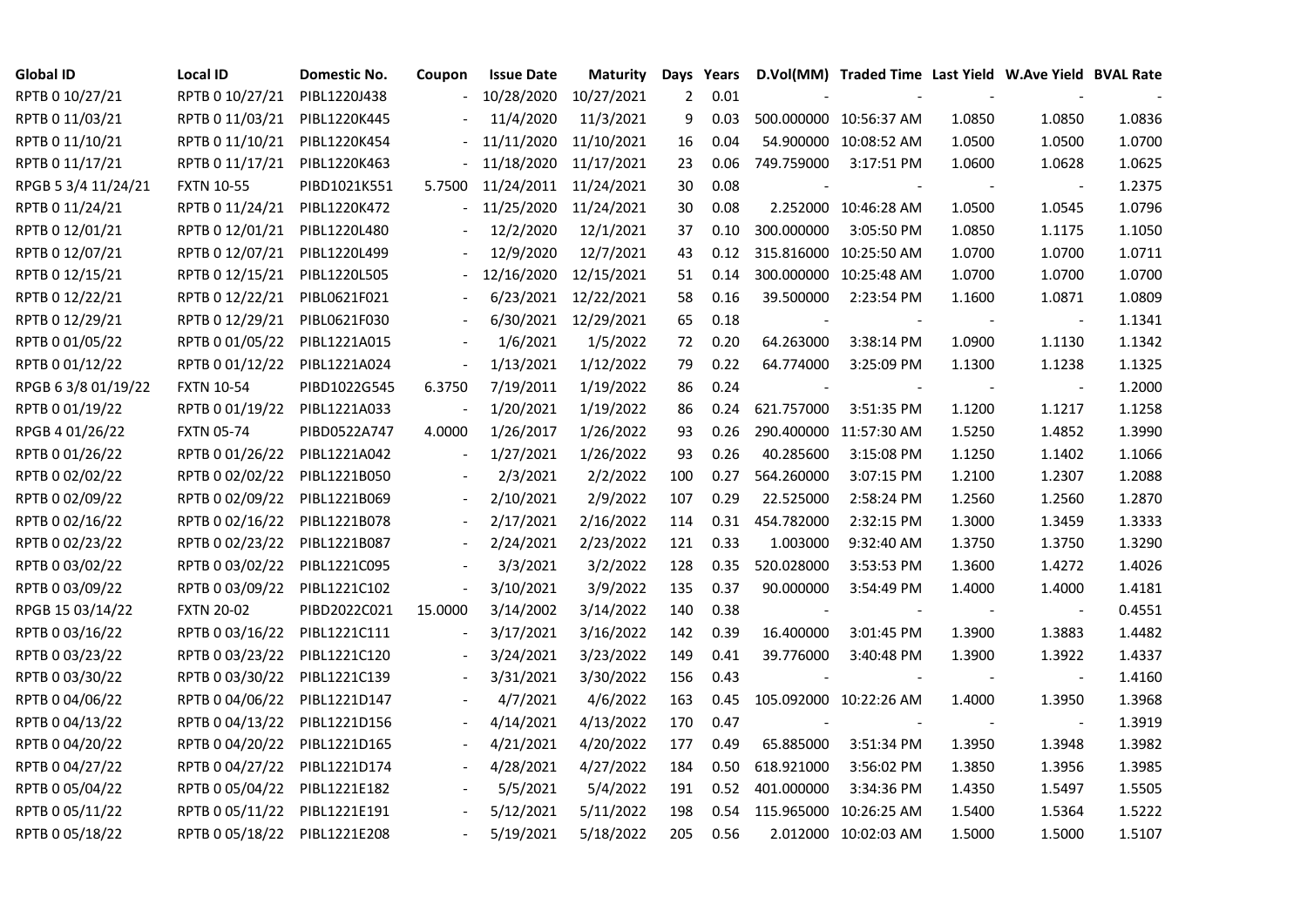| <b>Global ID</b>     | <b>Local ID</b>   | Domestic No. | Coupon                   | <b>Issue Date</b> | Maturity   |     | Days Years |            | D.Vol(MM) Traded Time Last Yield W.Ave Yield BVAL Rate |        |                |        |
|----------------------|-------------------|--------------|--------------------------|-------------------|------------|-----|------------|------------|--------------------------------------------------------|--------|----------------|--------|
| RPTB 0 05/25/22      | RPTB 0 05/25/22   | PIBL1221E217 |                          | 5/26/2021         | 5/25/2022  | 212 | 0.58       | 28.484000  | 2:56:05 PM                                             | 1.5010 | 1.5076         | 1.5400 |
| RPTB 0 06/01/22      | RPTB 0 06/01/22   | PIBL1221F225 |                          | 6/2/2021          | 6/1/2022   | 219 | 0.60       |            |                                                        |        |                | 1.5063 |
| RPTB 0 06/08/22      | RPTB 0 06/08/22   | PIBL1221F234 |                          | 6/9/2021          | 6/8/2022   | 226 | 0.62       | 6.198000   | 2:22:27 PM                                             | 1.5250 | 1.5250         | 1.5350 |
| RPTB 0 06/15/22      | RPTB 0 06/15/22   | PIBL1221F243 | $\blacksquare$           | 6/16/2021         | 6/15/2022  | 233 | 0.64       |            |                                                        |        |                | 1.5271 |
| RPTB 0 06/22/22      | RPTB 0 06/22/22   | PIBL1221F252 | $\overline{a}$           | 6/23/2021         | 6/22/2022  | 240 | 0.66       |            | 80.662000 10:39:36 AM                                  | 1.5625 | 1.5625         | 1.5700 |
| RPTB 0 06/29/22      | RPTB 0 06/29/22   | PIBL1221F261 | $\sim$                   | 6/30/2021         | 6/29/2022  | 247 | 0.68       |            | 40.000000 10:01:51 AM                                  | 1.5600 | 1.5600         | 1.5550 |
| RPGB 4 3/4 07/04/22  | <b>FXTN 03-24</b> | PIBD0322G247 | 4.7500                   | 7/4/2019          | 7/4/2022   | 252 | 0.69       | 1.000000   | 2:16:24 PM                                             | 1.7000 | 1.7000         | 1.4064 |
| RPTB 0 07/06/22      | RPTB 0 07/06/22   | PIBL1221G279 |                          | 7/7/2021          | 7/6/2022   | 254 | 0.70       |            |                                                        |        |                | 1.5458 |
| RPTB 0 07/13/22      | RPTB 0 07/13/22   | PIBL1221G288 |                          | 7/14/2021         | 7/13/2022  | 261 | 0.72       |            |                                                        |        |                | 1.5575 |
| RPTB 0 07/20/22      | RPTB 0 07/20/22   | PIBL1221G297 | $\overline{\phantom{a}}$ | 7/21/2021         | 7/20/2022  | 268 | 0.73       |            |                                                        |        |                | 1.5779 |
| RPTB 0 07/27/22      | RPTB 0 07/27/22   | PIBL1221G304 | $\overline{a}$           | 7/28/2021         | 7/27/2022  | 275 | 0.75       |            |                                                        |        |                | 1.5750 |
| RPGB 4 7/8 08/02/22  | <b>FXTN 10-56</b> | PIBD1022H562 | 4.8750                   | 8/2/2012          | 8/2/2022   | 281 | 0.77       |            |                                                        |        | $\sim$         | 1.6776 |
| RPTB 0 08/03/22      | RPTB 0 08/03/22   | PIBL1221H312 | $\overline{\phantom{a}}$ | 8/4/2021          | 8/3/2022   | 282 | 0.77       |            | 65.110000 11:41:01 AM                                  | 1.5500 | 1.5617         | 1.5784 |
| RPTB 0 08/10/22      | RPTB 0 08/10/22   | PIBL1221H321 |                          | 8/11/2021         | 8/10/2022  | 289 | 0.79       | 0.534000   | 2:17:36 PM                                             | 1.5750 | 1.5750         | 1.5850 |
| RPTB 0 08/17/22      | RPTB 0 08/17/22   | PIBL1221H330 |                          | 8/18/2021         | 8/17/2022  | 296 | 0.81       |            |                                                        |        |                | 1.6057 |
| RPTB 0 08/24/22      | RPTB 0 08/24/22   | PIBL1221H349 |                          | 8/25/2021         | 8/24/2022  | 303 | 0.83       |            |                                                        |        |                | 1.5943 |
| RPTB 0 08/31/22      | RPTB 0 08/31/22   | PIBL1221I357 |                          | 9/1/2021          | 8/31/2022  | 310 | 0.85       |            |                                                        |        |                | 1.5950 |
| RPTB 0 09/07/22      | RPTB 0 09/07/22   | PIBL1221I366 | $\blacksquare$           | 9/8/2021          | 9/7/2022   | 317 | 0.87       |            | 1.700000 11:11:51 AM                                   | 1.5810 | 1.5810         | 1.6109 |
| RPGB 4 3/4 09/13/22  | <b>FXTN 10-57</b> | PIBD1022I570 | 4.7500                   | 9/13/2012         | 9/13/2022  | 323 | 0.88       |            |                                                        |        |                | 1.7442 |
| RPTB 0 09/14/22      | RPTB 0 09/14/22   | PIBL1221I375 |                          | 9/15/2021         | 9/14/2022  | 324 | 0.89       |            |                                                        |        |                | 1.5981 |
| RPTB 0 09/21/22      | RPTB 0 09/21/22   | PIBL1221I384 |                          | 9/22/2021         | 9/21/2022  | 331 | 0.91       |            |                                                        |        |                | 1.6080 |
| RPTB 0 09/28/22      | RPTB 0 09/28/22   | PIBL1221I393 |                          | 9/29/2021         | 9/28/2022  | 338 | 0.93       |            | $\overline{\phantom{a}}$                               |        | $\blacksquare$ | 1.6020 |
| RPTB 0 10/05/22      | RPTB 0 10/05/22   | PIBL1221J409 |                          | 10/6/2021         | 10/5/2022  | 345 | 0.95       | 1.181000   | 2:03:41 PM                                             | 1.5950 | 1.5950         | 1.5932 |
| RPTB 0 10/12/22      | RPTB 0 10/12/22   | PIBL1221J418 |                          | 10/13/2021        | 10/12/2022 | 352 | 0.96       |            | 5.056000 10:38:52 AM                                   | 1.5955 | 1.5955         | 1.5768 |
| RPGB 12 3/4 10/17/22 | <b>FXTN 20-03</b> | PIBD2022J033 | 12.7500                  | 10/17/2002        | 10/17/2022 | 357 | 0.98       |            |                                                        |        |                | 1.8071 |
| RPTB 0 10/19/22      | RPTB 0 10/19/22   | PIBL1221J427 | $\bar{\phantom{a}}$      | 10/20/2021        | 10/19/2022 | 359 | 0.98       | 276.439000 | 3:45:05 PM                                             | 1.5850 | 1.6069         | 1.6084 |
| RPGB 4 5/8 12/04/22  | RTB 05-11         | PIID0522L114 | 4.6250                   | 12/4/2017         | 12/4/2022  | 405 | 1.11       |            | 80.000000 11:41:00 AM                                  | 1.9000 | 1.9000         | 1.9024 |
| RPGB 4 12/06/22      | <b>FXTN 10-58</b> | PIBD1022L585 | 4.0000                   | 12/6/2012         | 12/6/2022  | 407 | 1.11       |            |                                                        |        |                | 1.8731 |
| RPGB 4 3/8 02/11/23  | RTB 03-10         | PIID0323B101 | 4.3750                   | 2/11/2020         | 2/11/2023  | 474 | 1.30       |            |                                                        |        |                | 1.9627 |
| RPGB 13 02/20/23     | <b>FXTN 20-04</b> | PIBD2023B048 | 13.0000                  | 2/20/2003         | 2/20/2023  | 483 | 1.32       |            |                                                        |        |                | 2.0015 |
| RPGB 5 1/2 03/08/23  | <b>FXTN 05-75</b> | PIBD0523C752 | 5.5000                   | 3/8/2018          | 3/8/2023   | 499 | 1.37       |            |                                                        |        | $\blacksquare$ | 2.1361 |
| RPGB 3 1/2 04/21/23  | <b>FXTN 07-58</b> | PIBD0723D588 | 3.5000                   | 4/21/2016         | 4/21/2023  | 543 | 1.49       | 198.800000 | 3:52:03 PM                                             | 2.2600 | 2.2600         | 2.1628 |
| RPGB 11 7/8 05/29/23 | <b>FXTN 20-05</b> | PIBD2023E054 | 11.8750                  | 5/29/2003         | 5/29/2023  | 581 | 1.59       |            |                                                        |        |                | 2.1515 |
| RPGB 3 1/4 08/15/23  | RTB 10-04         | PIID1023H046 | 3.2500                   | 8/15/2013         | 8/15/2023  | 659 | 1.80       | 102.776000 | 3:00:26 PM                                             | 2.4500 | 2.3455         | 2.3235 |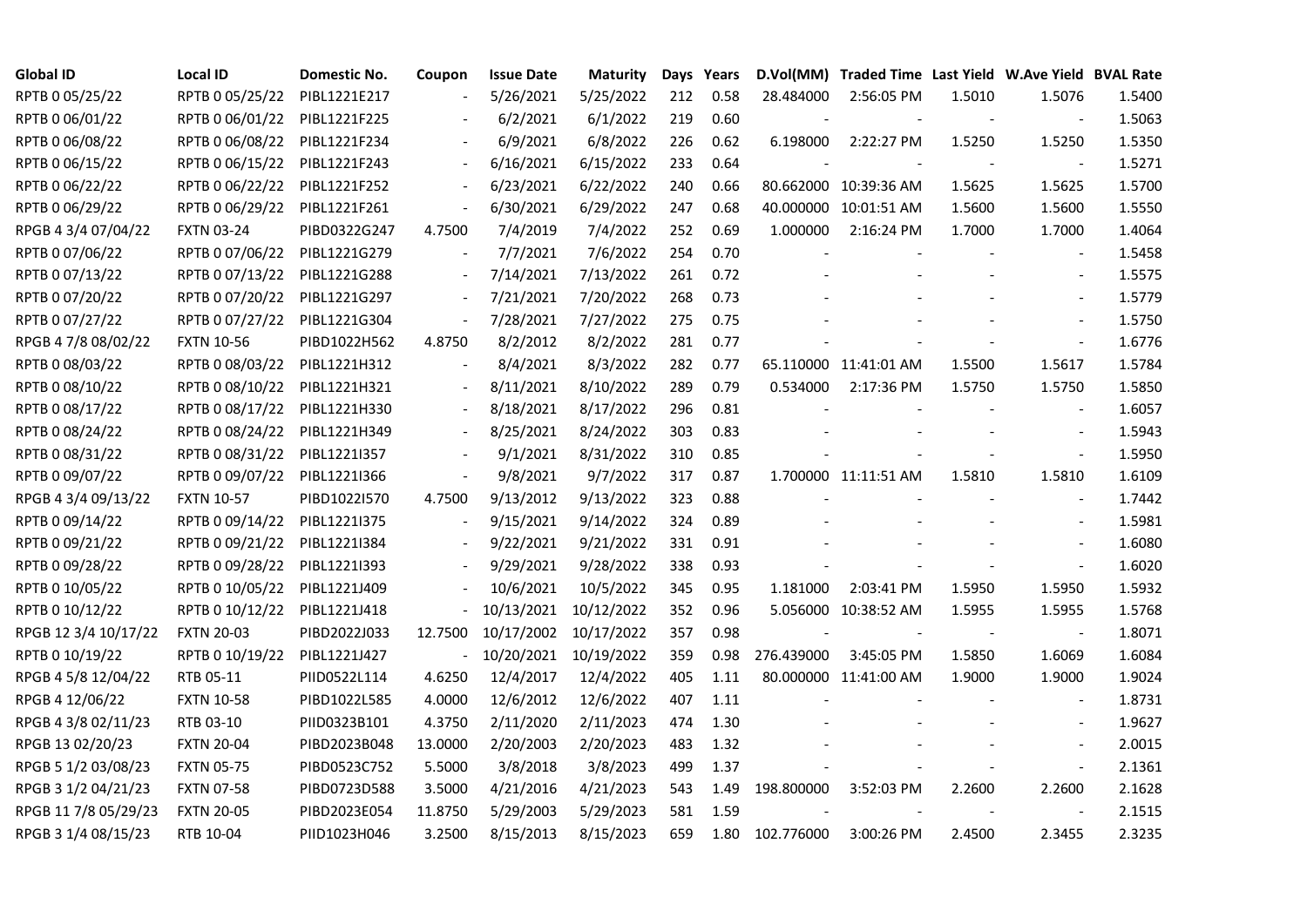| <b>Global ID</b>     | <b>Local ID</b>   | Domestic No. | Coupon  | <b>Issue Date</b> | <b>Maturity</b>  | Days | Years |                          | D.Vol(MM) Traded Time Last Yield W.Ave Yield BVAL Rate |                          |                          |        |
|----------------------|-------------------|--------------|---------|-------------------|------------------|------|-------|--------------------------|--------------------------------------------------------|--------------------------|--------------------------|--------|
| RPGB 2 3/8 09/10/23  | <b>FXTN 03-25</b> | PIBD0323I252 | 2.3750  | 9/10/2020         | 9/10/2023        | 685  | 1.88  |                          | 2.990000 10:50:15 AM                                   | 2.3750                   | 2.3750                   | 2.3441 |
| RPGB 11 3/8 10/23/23 | <b>FXTN 20-06</b> | PIBD2023J068 | 11.3750 | 10/23/2003        | 10/23/2023       | 728  | 1.99  |                          |                                                        |                          |                          | 2.3765 |
| RPGB 2 3/8 03/09/24  | RTB 03-11         | PIID0324C115 | 2.3750  | 3/9/2021          | 3/9/2024         | 866  | 2.37  | 50.920000                | 3:40:27 PM                                             | 2.4900                   | 2.4876                   | 2.5512 |
| RPGB 6 1/4 03/12/24  | RTB 05-12         | PIID0524C129 | 6.2500  | 3/12/2019         | 3/12/2024        | 869  | 2.38  |                          | 100.150000 11:59:13 AM                                 | 2.5500                   | 2.5500                   | 2.5065 |
| RPGB 4 1/2 04/20/24  | <b>FXTN 07-59</b> | PIBD0724D595 | 4.5000  | 4/20/2017         | 4/20/2024        | 908  | 2.49  |                          |                                                        |                          |                          | 2.6150 |
| RPGB 12 3/8 06/03/24 | <b>FXTN 20-07</b> | PIBD2024F075 | 12.3750 | 6/3/2004          | 6/3/2024         | 952  | 2.61  |                          |                                                        |                          | $\overline{\phantom{a}}$ | 2.6942 |
| RPGB 12 7/8 08/05/24 | <b>FXTN 20-08</b> | PIBD2024H086 | 12.8750 | 8/5/2004          | 8/5/2024 1,015   |      | 2.78  |                          |                                                        |                          | $\blacksquare$           | 2.7835 |
| RPGB 4 1/8 08/20/24  | <b>FXTN 10-59</b> | PIBD1024H595 | 4.1250  | 8/20/2014         | 8/20/2024 1,030  |      | 2.82  |                          | 4.408000 11:04:12 AM                                   | 2.6900                   | 2.6900                   | 2.7591 |
| RPGB 4 1/4 10/17/24  | <b>FXTN 05-76</b> | PIBD0524J762 | 4.2500  | 10/17/2019        | 10/17/2024 1,088 |      | 2.98  |                          | 2.810000 10:47:26 AM                                   | 2.5000                   | 2.5000                   | 2.7950 |
| RPGB 13 3/4 11/11/24 | <b>FXTN 20-09</b> | PIBD2024K091 | 13.7500 | 11/11/2004        | 11/11/2024 1,113 |      | 3.05  |                          |                                                        |                          | $\blacksquare$           | 2.9212 |
| RPGB 5 3/4 04/12/25  | <b>FXTN 07-61</b> | PIBD0725D618 | 5.7500  | 4/12/2018         | 4/12/2025 1,265  |      | 3.46  | 250.200000               | 9:52:03 AM                                             | 3.1500                   | 3.1500                   | 3.2298 |
| RPGB 12 1/8 04/14/25 | <b>FXTN 20-10</b> | PIBD2025D103 | 12.1250 | 4/14/2005         | 4/14/2025 1,267  |      | 3.47  |                          |                                                        |                          | $\blacksquare$           | 3.1288 |
| RPGB 2 5/8 08/12/25  | RTB 05-13         | PIID0525H130 | 2.6250  | 8/12/2020         | 8/12/2025 1,387  |      | 3.80  | 0.075000                 | 3:35:00 PM                                             | 3.2250                   | 3.2650                   | 3.1383 |
| RPGB 3 5/8 09/09/25  | <b>FXTN 10-60</b> | PIBD10251608 | 3.6250  | 9/9/2015          | 9/9/2025 1,415   |      | 3.87  | 2.000000                 | 2:18:02 PM                                             | 3.3000                   | 3.3000                   | 3.2535 |
| RPGB 12 1/8 10/20/25 | <b>FXTN 20-11</b> | PIBD2025J116 | 12.1250 | 10/20/2005        | 10/20/2025 1,456 |      | 3.99  |                          |                                                        |                          |                          | 3.3835 |
| RPGB 18 1/4 11/29/25 | <b>FXTN 25-01</b> | PIBD2525K015 | 18.2500 | 11/29/2000        | 11/29/2025 1,496 |      | 4.10  |                          |                                                        |                          |                          | 3.4336 |
| RPGB 10 1/4 01/19/26 | <b>FXTN 20-12</b> | PIBD2026A122 | 10.2500 | 1/19/2006         | 1/19/2026 1,547  |      | 4.24  |                          |                                                        |                          | $\sim$                   | 3.4968 |
| RPGB 6 1/4 02/14/26  | <b>FXTN 07-62</b> | PIBD0726B627 | 6.2500  | 2/14/2019         | 2/14/2026 1,573  |      | 4.31  |                          |                                                        |                          | $\blacksquare$           | 3.7150 |
| RPGB 3 3/8 04/08/26  | <b>FXTN 05-77</b> | PIBD0526D772 | 3.3750  | 4/8/2021          | 4/8/2026 1,626   |      | 4.45  |                          | 19.100000 11:32:22 AM                                  | 3.6700                   | 3.7122                   | 3.7569 |
| RPGB 3 1/2 09/20/26  | RTB 10-05         | PIID1026I057 | 3.5000  | 9/20/2016         | 9/20/2026 1,791  |      | 4.90  | 31.250000                | 2:26:25 PM                                             | 3.6600                   | 3.6600                   | 3.7750 |
| RPGB 6 1/4 10/20/26  | RTB 15-01         | PIID1526J019 | 6.2500  | 10/20/2011        | 10/20/2026 1,821 |      | 4.99  | $\overline{\phantom{a}}$ | $\blacksquare$                                         | $\overline{\phantom{a}}$ | $\overline{\phantom{a}}$ | 3.8363 |
| RPGB 8 12/07/26      | <b>FXTN 20-13</b> | PIBD2026L139 | 8.0000  | 12/7/2006         | 12/7/2026 1,869  |      | 5.12  |                          | 1.100000 11:20:44 AM                                   | 4.2000                   | 4.2000                   | 3.9380 |
| RPGB 5 3/8 03/01/27  | RTB 15-02         | PIID1527C023 | 5.3750  | 3/1/2012          | 3/1/2027 1,953   |      | 5.35  |                          |                                                        |                          |                          | 3.9532 |
| RPGB 4 3/4 05/04/27  | <b>FXTN 10-61</b> | PIBD1027E617 | 4.7500  | 5/4/2017          | 5/4/2027 2,017   |      | 5.52  | 425.000000               | 2:23:47 PM                                             | 3.9750                   | 4.0362                   | 4.0338 |
| RPGB 8 5/8 09/06/27  | <b>FXTN 20-14</b> | PIBD2027I140 | 8.6250  | 9/6/2007          | 9/6/2027 2,142   |      | 5.86  |                          | 0.640000 11:25:26 AM                                   | 4.4000                   | 4.4000                   | 4.1812 |
| RPGB 6 1/4 03/22/28  | <b>FXTN 10-63</b> | PIBD1028C635 | 6.2500  | 3/22/2018         | 3/22/2028 2,340  |      | 6.41  |                          | 406.500000 11:39:30 AM                                 | 4.5750                   | 4.5455                   | 4.5450 |
| RPGB 3 5/8 04/22/28  | <b>FXTN 07-64</b> | PIBD0728D649 | 3.6250  | 4/22/2021         | 4/22/2028 2,371  |      | 6.49  | 91.500000                | 3:31:48 PM                                             | 4.3500                   | 4.3500                   | 4.3513 |
| RPGB 3 3/4 08/12/28  | <b>FXTN 07-65</b> | PIBD0728H654 | 3.7500  | 8/12/2021         | 8/12/2028 2,483  |      | 6.80  |                          | 10.000000 10:46:15 AM                                  | 4.4250                   | 4.4250                   | 4.5454 |
| RPGB 9 1/2 12/04/28  | <b>FXTN 20-15</b> | PIBD2028L151 | 9.5000  | 12/4/2008         | 12/4/2028 2,597  |      | 7.11  |                          |                                                        |                          |                          | 4.5408 |
| RPGB 67/8 01/10/29   | <b>FXTN 10-64</b> | PIBD1029A644 | 6.8750  | 1/10/2019         | 1/10/2029 2,634  |      | 7.21  |                          |                                                        |                          |                          | 4.4744 |
| RPGB 8 3/4 05/27/30  | <b>FXTN 20-16</b> | PIBD2030E166 | 8.7500  | 5/27/2010         | 5/27/2030 3,136  |      | 8.59  |                          |                                                        |                          | $\sim$                   | 4.7956 |
| RPGB 2 7/8 07/09/30  | <b>FXTN 10-65</b> | PIBD1030G655 | 2.8750  | 7/9/2020          | 7/9/2030 3,179   |      | 8.70  |                          |                                                        |                          | $\overline{\phantom{a}}$ | 4.7756 |
| RPGB 12 1/2 07/28/30 | <b>FXTN 25-02</b> | PIBD2530G029 | 12.5000 | 7/28/2005         | 7/28/2030 3,198  |      | 8.76  |                          |                                                        |                          |                          | 4.8199 |
| RPGB 11 1/4 01/26/31 | <b>FXTN 25-03</b> | PIBD2531A032 | 11.2500 | 1/26/2006         | 1/26/2031 3,380  |      | 9.25  |                          | $\overline{a}$                                         |                          | $\blacksquare$           | 4.8832 |